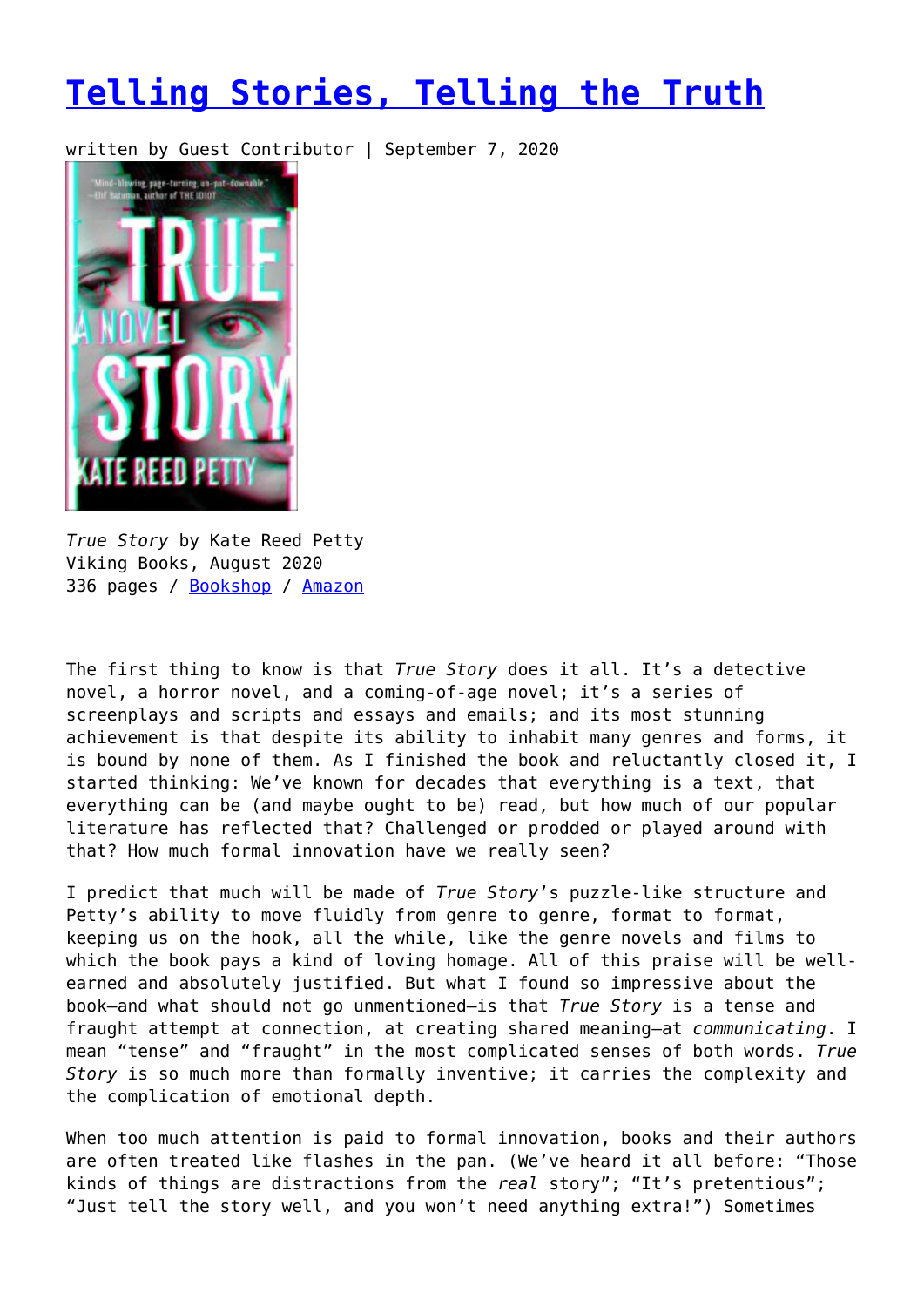innovations in form are taken to be tricks, ways of fooling a reader into hallucinating depth or seriousness or wisdom when it is not, in fact, present. But *True Story* does the opposite: it plays with form *in order to* deepen, to encourage alternate modes of engagement with the wisdom and seriousness on offer, and it does so with a generous spirit and tremendous sensitivity. It is a book about our need to tell stories, to make meaning through the telling, and in so doing, to file down the sharpest corners of our lives and memories and our relationships to ourselves and the world. In some sense, it's a book about how we use language to (try to) make life liveable.

Petty's use of formal innovation in order to deepen engagement and understanding is particularly clear in Part II, a section of the book about a girl named Alice's final year of high school. Alice has been the subject of rumors and a series of stories. She was the drunk girl passed out in the back of a car after a "legendary party" thrown by the lacrosse team. She attempts to make sense of what her life has become since that night—who she is and what she wants and who she can trust. This section of the book made my heart sink into my stomach. I felt a familiar rush of fear and shame and resignation as I read, in draft after draft of Alice's college application essay, evidence of her teacher and mentor coaching her—gently nudging her—away from an honest reckoning with assault and trauma and her own agency, in order to help Alice craft a flat, dead-eyed but appropriately cheerful description of a lesson Alice's mother once taught her about the importance of nice shoes, and how the right pair of shoes will help a young woman stand eye-to-eye with men. (You have to read the book to see how brilliantly Petty handles the essay-drafting and teacher-feedback developments.) We watch, at the speed of essay-writing and -revising, as Alice's teacher tells her indirectly that some stories are not to be told. We see the real and devastating limits of certain brands of feel-good feminism, and we see Alice, alone, struggling to articulate something crucial—something that might save her life—falling on closed ears, no matter how sympathetic and supportive they may strive to be. I read all this and thought of Chris Kraus writing, "Who gets to speak and why […] is the only question." I thought about the fact that Alice suffers from a kind of deficit in reality in *True Story*—and how that deficit in *being real, being seen, being heard* is very much tied to her ability to claim language and use it to express herself. It is more than telling that as the rumors of what happened to Alice circulate and recirculate, no one other than her best friend even *knows her name*. She is just "the girl in the backseat."

At this point in my reading I had to put the book down for a moment. I remembered being Alice. I was overwhelmed by some particularly sharp, painful reminders that to a certain extent, I will always have to be Alice. Not to myself (though being taken to be an Alice certainly affects my relationship to myself), but to others, some others. Anyone who is not supposed to tell stories is treated as an Alice, at some point, regardless of what stories and the act of telling are taken to be. Some get it all the time and in different ways, in different registers; some get it only occasionally. But we get it—we all get it. I think it never stops being sharp and pointy, capable of doing real damage. I am thankful that *True Story* does not shy away from this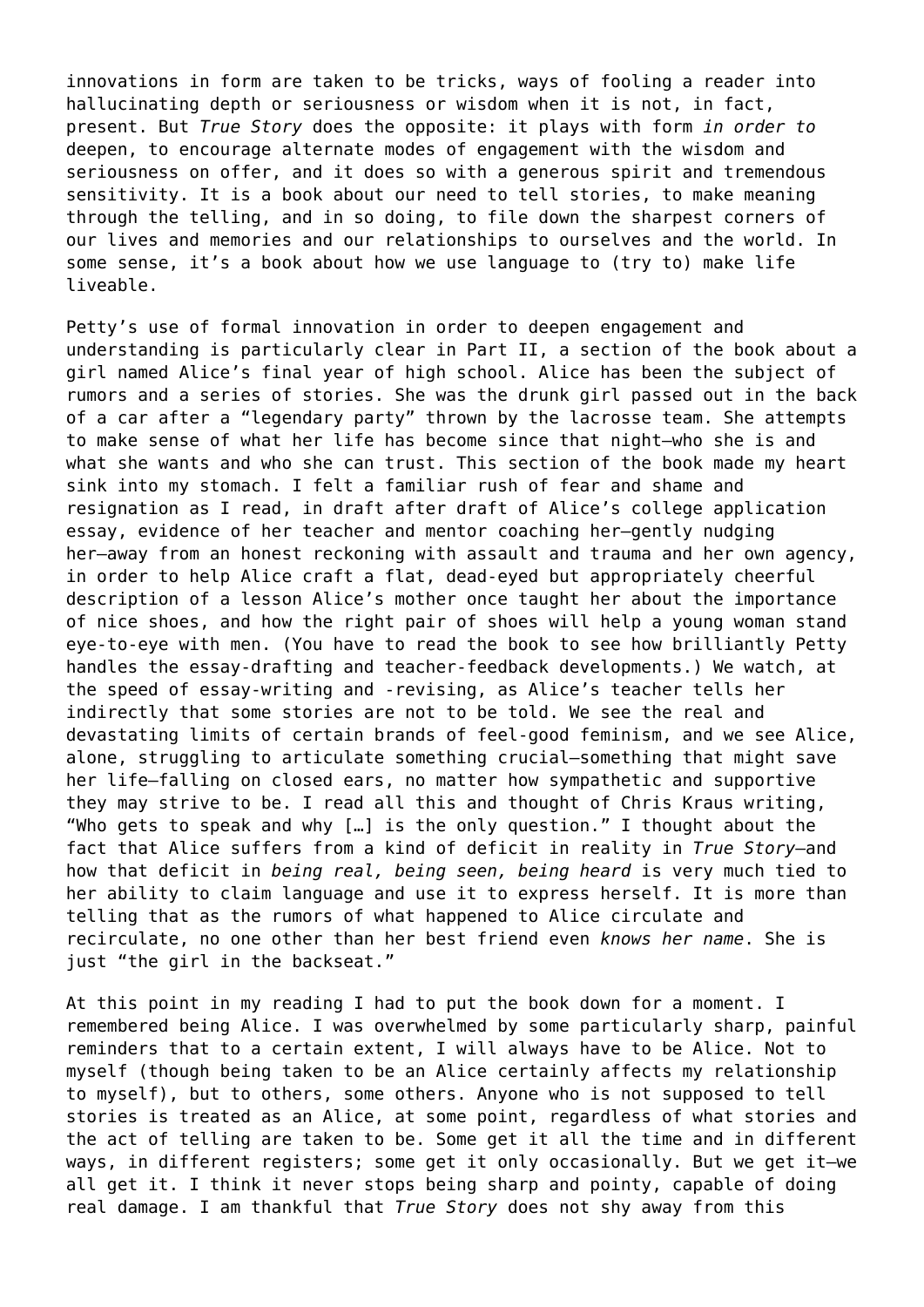uncomfortable fact.

As the title suggests, many of the motivating tensions and questions in the book circle and spiral and loop around storytelling—the act of people recounting, remembering, broadcasting—but it is not a rosy or uncomplicated picture of storytelling that the book gives us. Like anything with power (particularly the power to move a listener or a reader), stories are just as dangerous as they are precious. The book leaves the question of the value of stories open, or unanswered. It's the application and the aftermath of stories and the act of telling that animates *True Story.*

There are many voices in *True Story*. The bricolage nature of the book makes this feel organic. And the fact that the book is an account of someone trying to piece together *what happened* makes this feel real, and realistic. The story moves back and forth in time, hopping perspectives, hopping genres, and we are invited to *be* Alice, someone struggling to form a clear picture. The book asks us to think about what it means to give an account, particularly if we are trying to give an account of something that happened years ago, and particularly if all those years ago, we had never been encouraged to make sense of what happened (to give an account first of all for ourselves), let alone to *articulate clearly, for others* what happened. What occurs when assault victims begin to articulate themselves? How many details cannot be provided? How fuzzy is the timeline? We take "lack of detail" or "fuzzy timeline" to be a bug in the system when it comes to remembering and articulating, but when it comes to trauma, these things are *features* of the system. So often the nature of abuses of power cannot be captured easily by language, let alone the (largely) legalistic language we have at our disposal when we begin to say that something happened, and it might have been wrong.

By the end of the book, I wondered if *True Story* wasn't engaged in a bit of cruel optimism in relation to the telling of one's story and stories (telling or saying is only one of many conditions for freedom or liberation, after all). But the book is ultimately quite right about the power of telling. Some way or another, the telling has to happen, particularly if, like Alice, you have been the subject of the story but never the one with the voice and the authority to tell the story. It might be entirely private, it might be done only for the sake of a relationship with oneself, but in some way or another, at some point, it has got to happen.

If there is a willing ear—like a best friend with whom you wrote stories and screenplays as a child, or the person who picks up a book with an open heart and mind—well, then listening and its deeply powerful corollary, *being heard*, might occur. And what a gift to tell and be heard. What a gift to be trusted with the possibility of hearing.